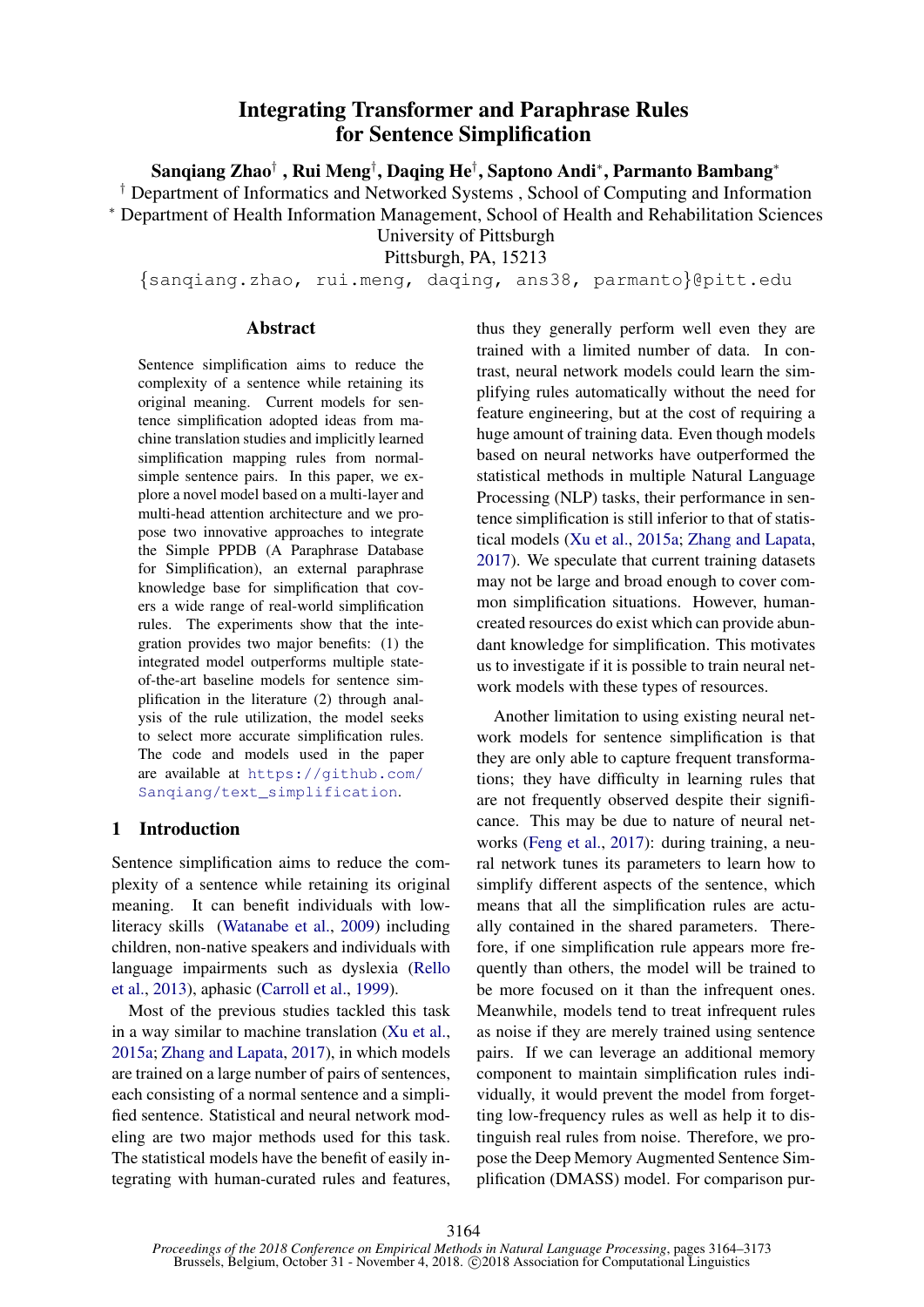pose, we also introduce another approach, Deep Critic Sentence Simplification (DCSS) model, to encourage applying the less frequently occurring rules by revising the loss function. It this way, simplification rules are encouraged to maintained internally in the shared parameters while avoiding the consumption of an unwieldy amount of additional memory.

In this study, we propose two improvements to the neural network models for sentence simplification. For the first improvement, we propose to use a multi-layer, multi-head attention architecture [\(Vaswani et al.,](#page-8-4) [2017\)](#page-8-4). Compared to RNN/LSTM (Recurrent Neural Network / Long Short-term Memory), the multi-layer, multi-head attention model would be able to selectively choose the correct words in the normal sentence and simplify them more accurately.

Secondly, we propose two new approaches to integrate neural networks with human-curated simplification rules. Note that previous studies rarely tried to incorporate explicit human language knowledge into the encoder-decoder model. Our first approach, DMASS, maintains additional memory to recognize the context and output of each simplification rules. Our second approach, DCSS, follows a more traditional approach to encode the context and output of each simplification rules into the shared parameters.

Our empirical study demonstrates that our model outperforms all the previous sentence simplification models. They achieve both a good coverage of rules to be applied (recall) and a high accuracy gained by applying the correct rules (precision).

# 2 Related Work

Sentence Simplification For statistical modeling, [Zhu et al.](#page-9-2) [\(2010\)](#page-9-2) proposed a tree-based sentence simplification model drawing inspiration from statistical machine translation. [Woodsend](#page-8-5) [and Lapata](#page-8-5) [\(2011\)](#page-8-5) employed quasi-synchronous grammar and integer programming to score the simplification rules. [Wubben et al.](#page-9-3) [\(2012\)](#page-9-3) proposed a two-stage model PBMT-R, where a standard phrase-based machine translation (PBMT) model was trained on normal-simple aligned sentence pairs, and several best generations from PBMT were re-ranked based how dissimilar they were to a normal sentence. Hybrid, a model proposed by [Narayan and Gardent](#page-8-6) [\(2014\)](#page-8-6) was also a

two-stage model combining a deep semantic analysis and machine translation framework. SBMT-SARI [\(Xu et al.,](#page-9-4) [2016\)](#page-9-4) achieved state-of-the-art performance by employing an external knowledge base to promote simplification. In terms of neural network models, [Zhang and Lapata](#page-9-1) [\(2017\)](#page-9-1) argued that the RNN/LSTM model generated sentences but it does not have the capability to simplify them. They proposed DRESS and DRESS-LS that employ reinforcement learning to reward simpler outputs. As they indicated, the performance is still inferior due to the lack of external knowledge. Our proposed model is designed to address the deficiency of current neural network models which are not able to integrate an external knowledge base.

Augmented Dynamic Memory Despite positive results obtained so far, a particular problem with the neural network approach is that it has a tendency towards favoring to frequent observations but overlooking special cases that are not frequently observed. This weakness with regard to infrequent cases has been noticed by a number of researchers who propose an augmented dynamic memory for multiple applications, such as language models [\(Daniluk et al.,](#page-8-7) [2017;](#page-8-7) [Grave et al.,](#page-8-8) [2016\)](#page-8-8), question answering [\(Miller et al.,](#page-8-9) [2016\)](#page-8-9), and machine translation [\(Feng et al.,](#page-8-3) [2017;](#page-8-3) [Tu](#page-8-10) [et al.,](#page-8-10) [2017\)](#page-8-10). We find that current sentence simplification models suffer from a similar neglect of infrequent simplification rules, which inspires us to explore augmented dynamic memory.

# 3 Our Sentence Simplification Models

# 3.1 Multi-Layer, Multi-Head Attention

Our basic neural network-based sentence simplification model utilizes a multi-layer and multi-head attention architecture [\(Vaswani et al.,](#page-8-4) [2017\)](#page-8-4). As shown in Figure [1,](#page-2-0) our model based on the Transformer architecture works as follows: given a pair consisting a normal sentence  $I$  and a simple sentence  $O$ , the model learns the mapping from  $I$  to  $O<sub>1</sub>$ 

The encoder part of the model (see the left part of Figure [1\)](#page-2-0) encodes the normal sentence with a stack of L identical layers. Each layer has two sublayers: one layer is for multi-head self-attention and the other one is a fully connected feed-forward neural network for transformation. The multi-head self-attention layer encodes the output from the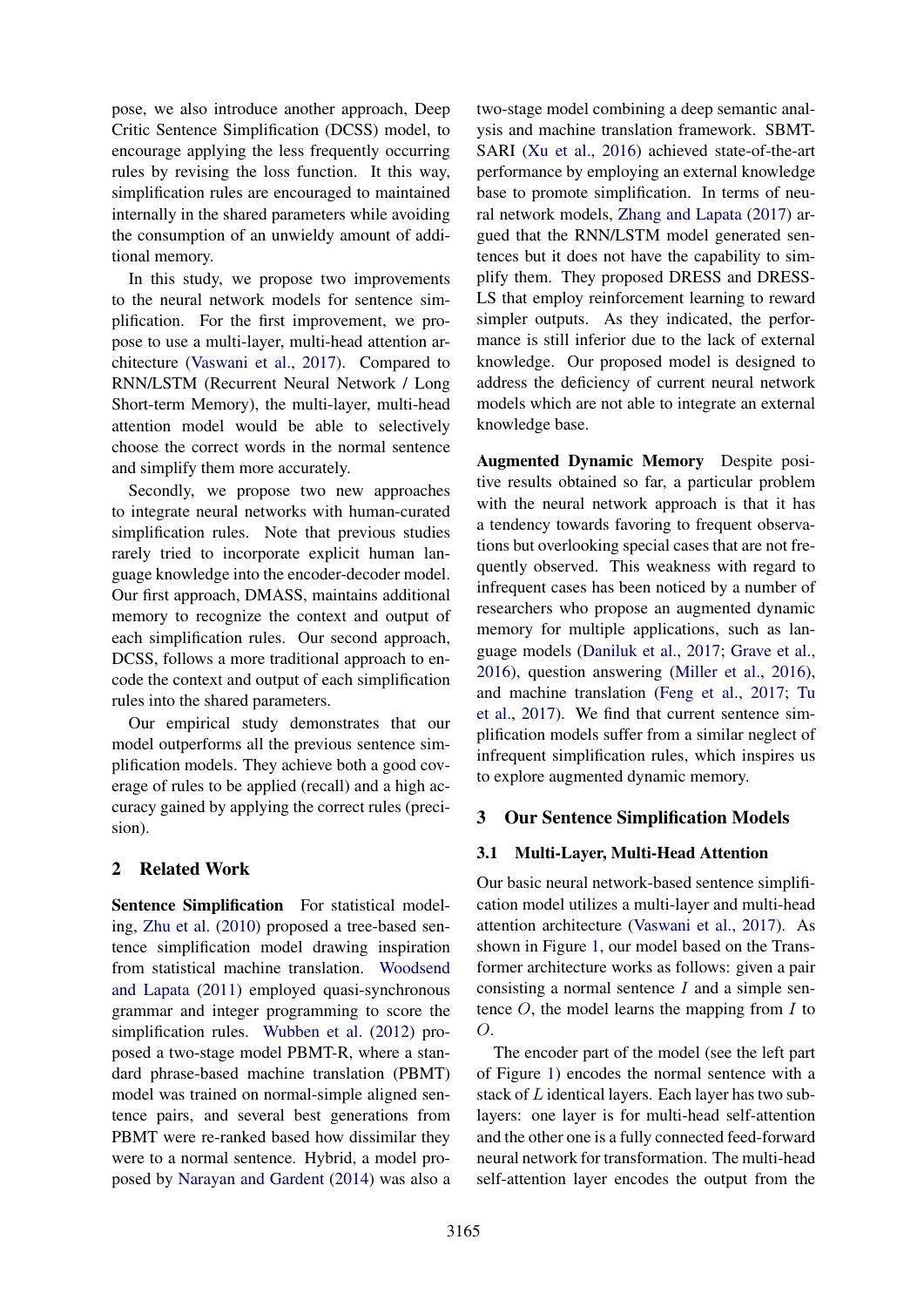

<span id="page-2-0"></span>Figure 1: Diagram of the Transformer architecture

previous layer into hidden state  $e_{(s,l)}$  (step s and layer *l*) as shown in Equation [1,](#page-2-1) where  $\alpha_{(s',l)}^{enc}$  indicates the attention distribution over the step  $s'$  and layer l. Each hidden state summarizes the hidden states in the previous layer through the multi-head attention function  $a()$  [\(Vaswani et al.,](#page-8-4) [2017\)](#page-8-4) where H refers to the number of heads.

The right part of Figure [1](#page-2-0) denotes the decoder for generating the simplified sentence. The decoder also consists of a stack of L identical layers. In addition to the same two sub-layers as those in the encoder part, the decoder also inserts another multi-head attention layer aiming to attend on the encoder outputs. The bottom multi-head self-attention plays the same role as the one in the encoder, where the hidden state  $d_{(s,l)}$  is computed in the Equation [2.](#page-2-2) The upper multi-head attention layer is used to seek relevant information from encoder outputs. Through the same mechanism, context vector  $c_{(s,l)}$  (step s and layer l) is computed in

the Equation [3.](#page-2-3)

$$
e_{(s,l)} = \sum_{s'} \alpha_{(s',l)}^{enc} e_{(s',l-1)}, \quad \alpha_{(s',l)}^{enc} = a(e_{(s,l)}, e_{(s',l-1)}, H)^{1}
$$
\n(1)

<span id="page-2-1"></span>
$$
d_{(s,l)} = \sum_{s} \alpha_{(s_l,l)}^{dec} d_{(s_l,l-1)}, \quad \alpha_{(s_l,l)}^{dec} = a(d_{(s,l)}, c_{(s_l,l-1)}, H)^2
$$

<span id="page-2-2"></span>(2)  
\n
$$
c_{(s,l)} = \sum_{s_l} \alpha_{(s_l,l)}^{dec2} e_{(s_l,L)}, \qquad \alpha_{(s_l,l)}^{dec2} = a(d_{(s,l)}, e_{(s_l,L)}, H)
$$
\n(3)

<span id="page-2-3"></span>The model is trained to minimize the negative log-likelihood of the simple sentence,  $L_{seq}$  =  $-\log P(O|I, \theta)$  where  $\theta$  represents all the parameters in the current model.

#### 3.2 Integrating with Simple PPDB

A previous study [\(Xu et al.,](#page-9-4) [2016\)](#page-9-4) has demonstrated the benefits of using an external knowledge base in conjunction with a statistical simplification model. However, as far as we know, no efforts have been made to integrate neural network models with the knowledge base, and our study is the first to meet this goal.

| Weight  | Type        | Rule                                 |
|---------|-------------|--------------------------------------|
| 0.99623 | [VP]        | recipient $\rightarrow$ have receive |
| 0.75530 | [NN]        | recipient $\rightarrow$ winner       |
| 0.58694 | [NN]        | $recipient \rightarrow receiver$     |
| 0.46935 | <b>INN1</b> | recipient $\rightarrow$ host         |

<span id="page-2-5"></span>Table 1: Examples from the Simple PPDB

Simple PPDB [\(Pavlick and Callison-Burch,](#page-8-11) [2016\)](#page-8-11) refers to a paraphrase knowledge base for simplification. It is a refined version of another knowledge, PPDB [\(Ganitkevitch et al.,](#page-8-12) [2013\)](#page-8-12), which was originally designed to support paraphrase. Simple PPDB contains 4.5 million paraphrase rules, each of which provides the mapping from a normal phrase to a simplified phrase, the syntactic type of the normal phrase, and the simplification weight. Table [1](#page-2-5) shows four examples, where "recipient" can be simplified to "winner" with a weight  $0.75530$  if "recipient" is a singular noun (NN).

# 3.2.1 Deep Critic Sentence Simplification Model (DCSS)

The Simple PPDB offers guidance about whether a word needs to be simplified and how it should

<span id="page-2-4"></span><sup>&</sup>lt;sup>1</sup>The lowest hidden state  $e_{(:,0)}$  is the word embedding.

<sup>&</sup>lt;sup>2</sup>The lowest context vector  $c_{(:,0)}$  is the word embedding.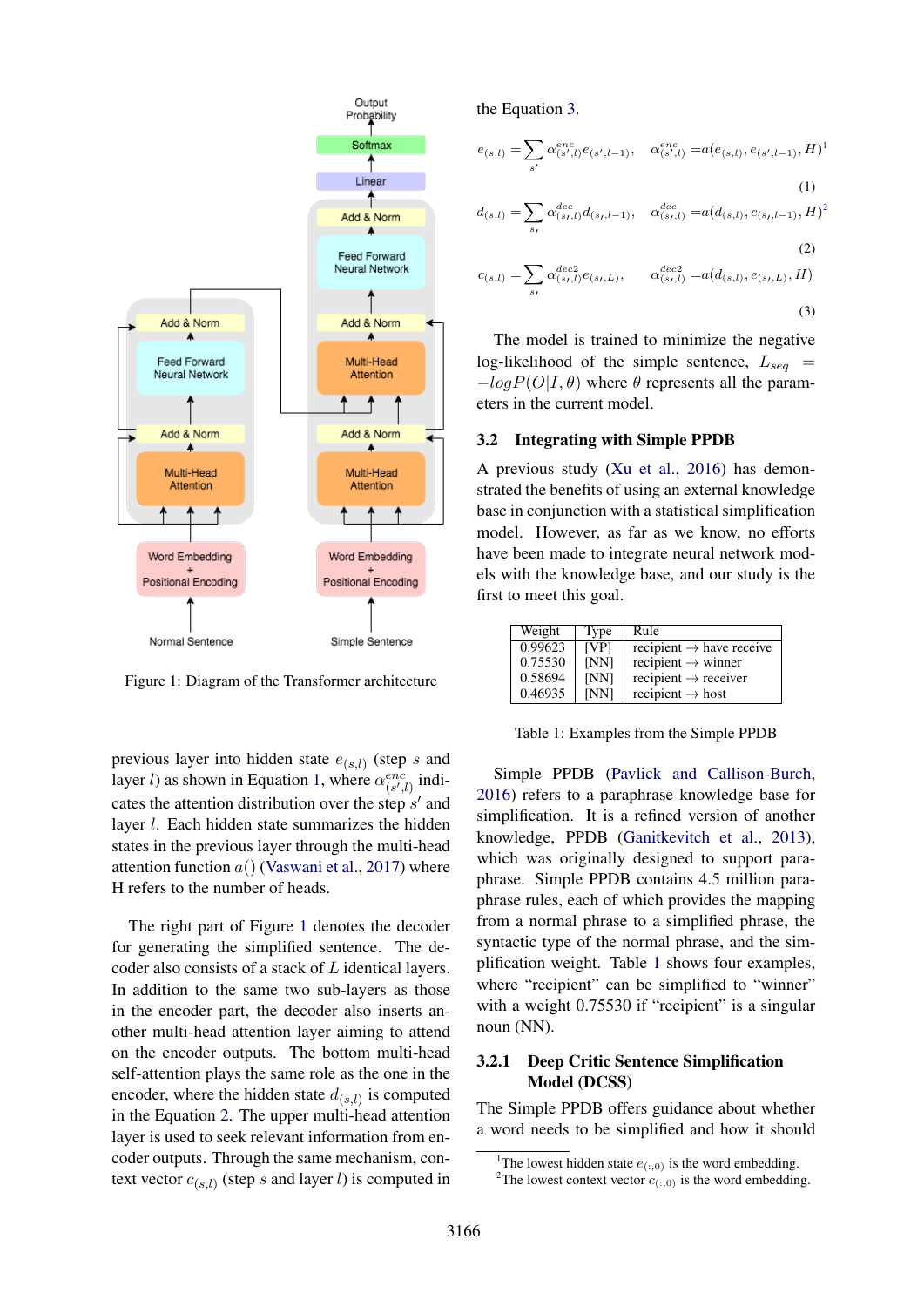be simplified. The Deep Critic Sentence Simplification (DCSS) model is designed to apply rules identified by the Simple PPDB by introducing a new loss function. Different from the standard loss function that minimizes the distance away from the ground truth, the new loss function aims to maximize the likelihood of applying simplification rules. It also reweights the probability of generating each word by its simplification weight in order to relieve the problem of overlooking infrequent simplification rules.

For example, given a normal sentence in the training set, "the recipient of the kate greenaway medal", the simplified sentence is "the winner of the kate greenaway medal.", where "recipient" is simplified to "winner", which is identified by Simple PPDB. The major goal of the loss functions is to support the model in generating the simplified word "winner" while deterring the model from generating the word "recipient". Specifically, for an applicable simplification rule, our new loss function maximizes the probability of generating the simplified form (word "winner") and meanwhile minimizes the probability of generating the original form (word "recipient"). As in Equation [4,](#page-3-0) where  $w_{rule}$  indicates the weight of the simplification rule provided by the Simple PPDB, once the model generates "recipient", the model is criticized to generate word "winner"; when model predicts correctly with "winner", the model is trained to minimize the probability of "recipient". In this way, the model avoids selecting normal words and instead becomes inclined to choose the simplified words.

 $L_{critic} =$  $\sqrt{ }$  $\int$  $\overline{\mathcal{L}}$  $-w_{rule}logP(winner|I, \theta)$ if model generates recipient  $w_{rule} log P(recipient|I,\theta)$ if model generates winner (4)

The  $L_{critic}$  merely focuses on the words identified by the Simple PPDB and  $L_{seq}$  focuses on the entire vocabulary. So, the model is trained in an end-to-end fashion by minimizing  $L_{sea}$  and  $L_{critic}$ alternately.

### 3.2.2 Deep Memory Augmented Sentence Simplification Model (DMASS)

DCSS, similar to the majority of neural network models, uses a piece of shared memory, i.e. the parameters, as the media to store the learned rules from the data. As a result, it still focuses much

more on rules that are frequently observed and ignores the rules observed infrequently. However, infrequent rules are still important, particularly when the training data is limited.

In order to make full use of the rules in the knowledge base, we introduce the Deep Memory Augmented Sentence Simplification (DMASS) model. DMASS has an augmented dynamic memory to record multiple key-value pairs for each rule in the Simple PPDB. The key vector stores a context vector that is computed based on the weighted average of encoder hidden states and the current decoder hidden states. The value vector stores the output vector.

Our DMASS model is illustrated in Figure [2.](#page-4-0) Given the same example normal sentence " the recipient of kate greenaway medal", Simple PPDB determines that the word "recipient" should be simplified to "winner". The encoder represents the normal sentence as a list of hidden states,  $[e_{(1,L)},$  $e_{(2,L)}$ , ...] where L indicates the final layer of encoder hidden states. When predicting the next word in the simplified sentence, the decoder of layer  $i$  represents the previous words as hidden states  $[d_{(1,j)}, \dots]$ .  $c_{(1,j)}$  refers to the current context vector following attention layer, which is the weighted average of  $[e_{(1,L)}, e_{(2,L)}, \ldots]$  based on  $d_{(1,j)}$ . A feed-forward fully connected neural network (FFN) combines the output of the decoder and the output from memory read module into the final output  $r_{winner}$ . In addition to the word prediction,  $c_{(1,j)}$  and  $r_{winner}$  will be sent to memory update module.

In the remainder of this section, we will introduce the two modules of DMASS mentioned above: Memory Read Module and Memory Update Module.

<span id="page-3-0"></span>Memory Read Module The memory read module incorporates rules into prediction. As shown in Figure [2,](#page-4-0) current augmented memory contains three candidate rules for the word "recipient", which indicates that it can be simplified into "winner", "receiver" or "host", respectively. The current context vector  $c_{(1,j)}$  is treated as a query to search for suitable rules by using Equation [5,](#page-4-1) where  $\alpha_i^r$  denotes the weight for  $i^{th}$  rule, which is computed through the dot product between current context vector  $c_{(1,j)}$  and  $c_i$ . Then using Equation [6,](#page-4-2)  $\alpha_i^r$  weights each output vector to generate mem-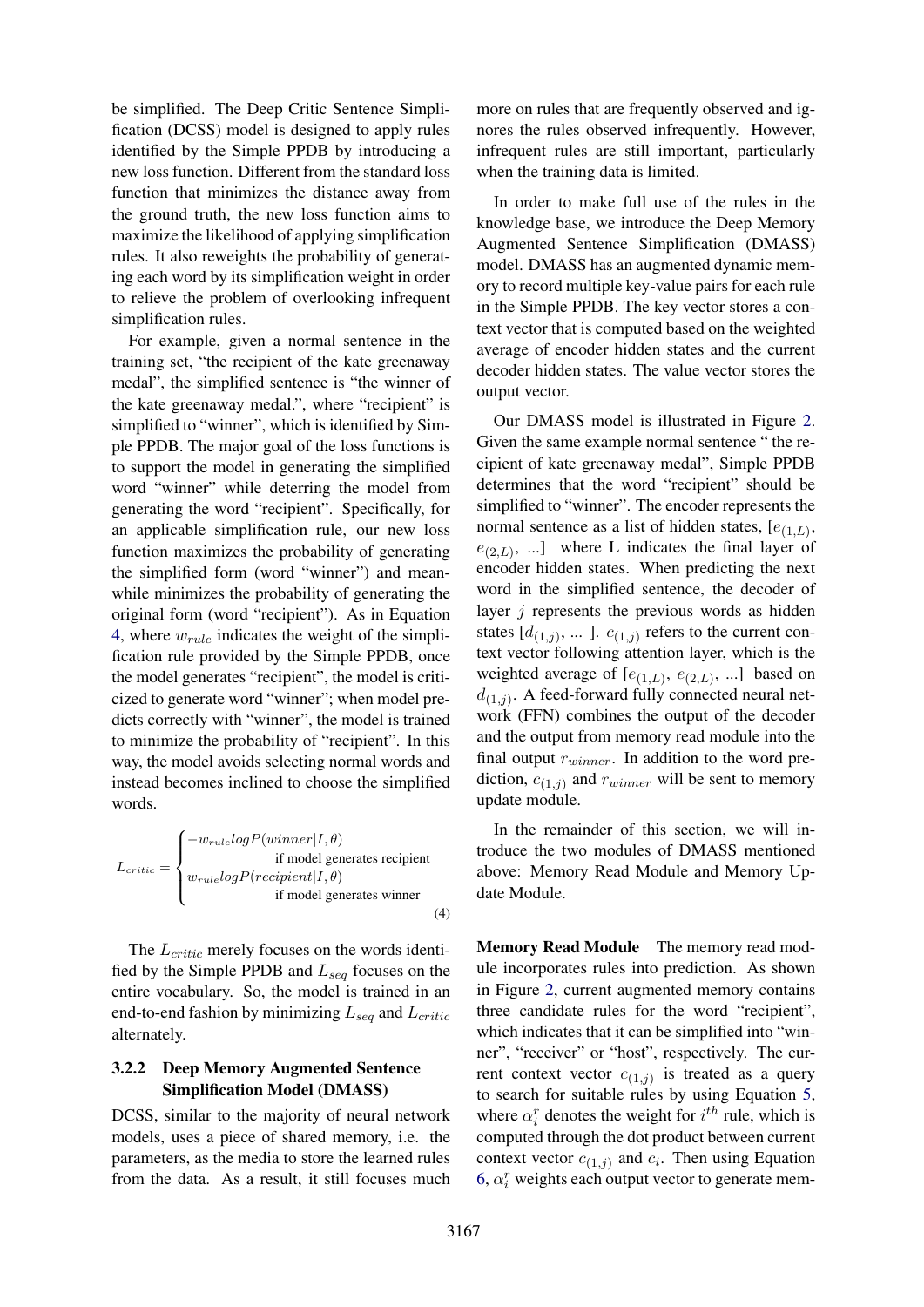

<span id="page-4-0"></span>Figure 2: Diagram of DMASS Model

ory read output.

$$
\alpha_i^r = \frac{e_i}{\sum_j e_j} \qquad e_i = exp(c_{(1,j)} \cdot c_i) \tag{5}
$$

$$
r_o = \sum \alpha_i^r r_r \quad r_r \in [r_{winner}, r_{receiver}, r_{host}] \quad (6)
$$

Memory Update Module The task of the memory update module is to update the key and value vectors in the augmented memory. Once the model predicts the output vector  $r_{winner}$ , both  $r_{winner}$  and the current context vector  $c_{1,j}$  are sent to the memory update module. If the augmented memory does not contain the key-value pair for the rule,  $c_{1,j}$  and  $r_{winner}$  are appended to the memory. If the augmented memory contains the key-value pair, the key vector is updated as the mean of current key vector and  $c_{1,j}$ . Similarly, the value vector is also updated as the mean of current value vector and  $r_{winner}$ .

# 4 Experiments

Dataset We utilize the dataset *WikiLarge* [\(Zhang](#page-9-1) [and Lapata,](#page-9-1) [2017\)](#page-9-1) for training. It is the largest Wikipedia corpus, constructed by merging previously created simplification corpora. Specifically, the training dataset contains 296,402 normalsimple sentence pairs gathered from [\(Zhu et al.,](#page-9-2) [2010;](#page-9-2) [Woodsend and Lapata,](#page-8-5) [2011;](#page-8-5) [Kauchak,](#page-8-13) [2013\)](#page-8-13). For validation and testing, we use the dataset *Turk* created by [\(Xu et al.,](#page-9-4) [2016\)](#page-9-4). In this dataset, eight simplified reference sentences for each normal sentence are used as the ground-truth, all of which are generated by Amazon Mechanical Turk workers. The *Turk* dataset contains 2,000 data samples for validation and 356 samples for testing. We consider the *Turk* to be the most reliable data set because (1) it is human-generated and (2) it contains multiple simplification references for each normal sentence due to the existence of multiple equally good simplifications of each sentence. We also include the second test set *Newsela*, a corpus introduced by [\(Xu et al.,](#page-9-5) [2015b\)](#page-9-5) who argue that only using normal-simple sentence pairs from Wikipedia is suboptimal due to the automatic sentence alignment which unavoidably introduces errors, and the uniform writing style which leads to systems that generalize poorly. The test set contains  $1,419$  normal-simple sentence pairs<sup>[3](#page-4-3)</sup>. To demonstrate that our models are able to perform well on a different style of corpus, we report the results of *Newsela* test set by using the models trained/tuned on *Turk* dataset. Following [Zhang](#page-9-1) [and Lapata](#page-9-1) [\(2017\)](#page-9-1)'s way, we tag and anonymize name entities with a special token in the format of NE@N, where NE includes  $\{PER, LOC, ORG\}$ and N indicates the  $N<sup>th</sup>$  distinct NE type of entity. We also replace those tokens occurring three times or less in the training set with a mark "UNK" as mentioned in [\(Zhang and Lapata,](#page-9-1) [2017\)](#page-9-1).

<span id="page-4-2"></span><span id="page-4-1"></span>Evaluation Metrics We report the results of the experiment with two metrics that are widely used in the literature: SARI [\(Xu et al.,](#page-9-4) [2016\)](#page-9-4) and FKGL [\(Kincaid et al.,](#page-8-14) [1975\)](#page-8-14). FKGL computes the sentence length and word length as a way to measure the simplicity of a sentence. The lower value of FKGL indicates simpler sentence. FKGL measures the simplicity of a sentence without considering the ground truth simplification references and it correlates little with human judgment [\(Xu et al.,](#page-9-4) [2016\)](#page-9-4), so we also use another metric, SARI. SARI, which stands for "System output Against References and against the normal sentence", computes the arithmetic mean of Ngrams (N includes 1,2,3 and 4) F1-score of three rewrite operations: addition, deletion, and keeping. Specifically, it rewards addition operations where a word in the generated simplified sentence does not appear in the normal sentence but is mentioned in the reference sentences. It also rewards words kept or deleted in both the simplified sentence and the reference sentences. In our experiment, we also present the F1-score of three rewrite

<span id="page-4-3"></span><sup>&</sup>lt;sup>3</sup>Because the earlier publications don't provide preprocess details, we use our own script to pre-process the articles into sentence pairs.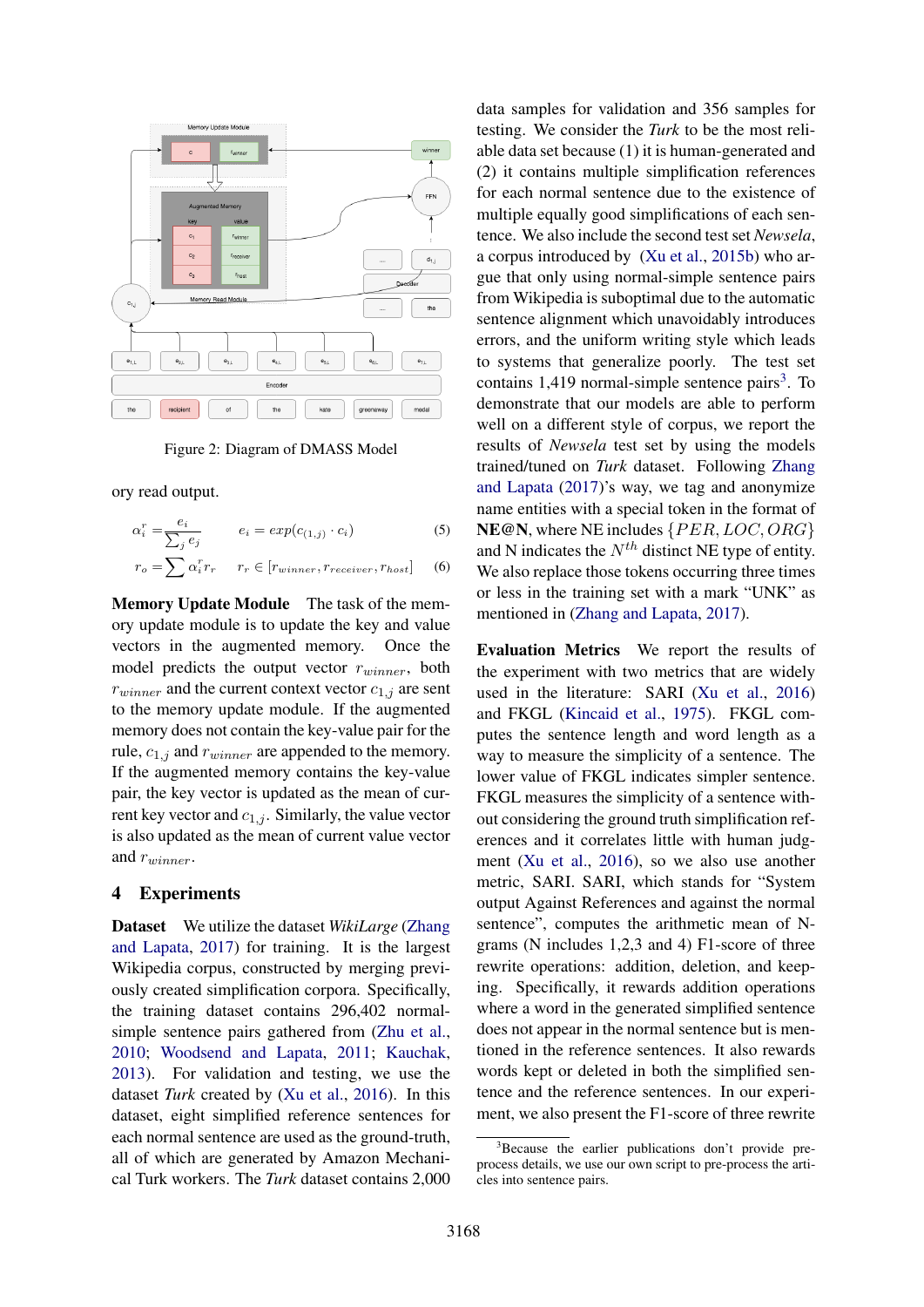operations: addition, deletion, and keeping. [Xu](#page-9-4) [et al.](#page-9-4) [\(2016\)](#page-9-4) demonstrated that SARI correlates most closely to human judgments in sentence simplification tasks. Thus, we treated SARI as the most important measurement in our study.

Because SARI rewards deleting and adding separately, we also include another metric to measure the correctness of lexical transformation, namely word simplification, verified by Simple PPDB. By comparing the normal sentence and ground truth simplified references, we collect rules that are correct to be used for simplifying each normal sentence. Then we calculate the precision, recall, and F1 score for using the correct rules. As a result, the recall expresses the coverage of rules to be applied, and the precision implies the accuracy gained by applying the correct rules.

Training Details We initialized the encoder and decoder word embedding lookup matrices with 300-dimensional Glove vectors[\(Pennington et al.,](#page-8-15) [2014\)](#page-8-15). The word embedding dimensionality and the number of hidden units are set to 300. During the training, we regularize all layers with a dropout rate of 0.2 [\(Srivastava et al.,](#page-8-16) [2014\)](#page-8-16). For multilayer and multi-head architecture, 4 encoder and decoder layers (set L as 4) and 5 multi-attention heads (set H as 5) are used. We will discuss the trade-off between different layers and different heads in Sections [4.1.](#page-5-0) For DMASS, we use the context vector based on the first layer of the decoder (set j as 1). For optimization, we use Adagrad [\(Duchi et al.,](#page-8-17) [2011\)](#page-8-17) with the learning rate set to 0.1. The gradient is truncated by 4 [\(Pascanu](#page-8-18) [et al.,](#page-8-18) [2013\)](#page-8-18).

# <span id="page-5-0"></span>4.1 Impacts of Multi-Layer, Multi-Head Attention Architecture

The reason to employ the Transformer architecture in the sentence simplification task is that we believe that its multi-layer, multi-head attention provides a better capability of modeling both the overall context and the important cues for sentence simplification. In this section, we examine the applicability of multi-layer, multi-head attention architecture to the sentence simplification task. We compare our results against the RNN/LSTMbased sentence simplification models. Note that the results of our models presented here have not been integrated with the Simple PPDB.

Table [2](#page-6-0) shows the experiment results where LxHy indicates a run with Transformer using  $x$ 

layers and  $y$  heads. When compared with results of RNN/LSTM, our Transformer-based model performed better in terms of SARI and FKGL values. In addition, with the increased number of layers or heads, the values of SARI and FKGL improve accordingly. In the remainder of this section, we analyze the insights of these results in detail.

In our tasks, FKGL measures the sentence length and the word length as two factors for evaluating a simplified sentence. Therefore, we include *Wlen(Word Length)* and *Slen(Sentence Length)* into our analysis. As shown in Table [2,](#page-6-0) models with higher numbers of layers and/or heads do generally reduce the average word length and the average sentence length, which indicates that the higher number of layers and/or heads in the model leads to simpler outcomes.

It has been found that SARI correlates most closely to human judgment [\(Xu et al.,](#page-9-4) [2016\)](#page-9-4). To further analyze the effects of SARI, we study the impacts of three rewrite operations in SARI: add, delete, and keep. As shown in Table [2,](#page-6-0) we find that the improvement mostly results from correctly adding simplified words and deleting normal words, but not from keeping words. By analyzing the outputs, the increased number of layers or heads results in better capability to simplify the words. Specifically, models with the greater number of layers or heads tend to remove the normal words and add simplified words. However, they may introduce inaccurate simplified words, thereby driving down the F1 score for keeping words. We believe the Simple PPDB, which offers guidance about whether words need to be simplified and how they should be simplified, provides an ideal method to alleviate this issue.

# 4.2 Impacts of Integrating the Simple PPDB

In order to make comprehensive comparisons with the state-of-the-art models, we include multiple baselines from the literature, including PBMT-R [\(Wubben et al.,](#page-9-3) [2012\)](#page-9-3), Hybrid [\(Narayan and](#page-8-6) [Gardent,](#page-8-6) [2014\)](#page-8-6), and SBMT-SARI [\(Xu et al.,](#page-9-4) [2016\)](#page-9-4). We also include several strong baselines based on neural networks such as RNN/LSTM, DRESS, DRESS-LS [\(Zhang and Lapata,](#page-9-1) [2017\)](#page-9-1) as shown in Tables [3](#page-6-1) and [4](#page-6-2) We developed three models for this experiment. They are DMASS, DCSS, and DMASS+DCSS, where DMASS+DCSS indicates the combination of DMASS and DCSS. The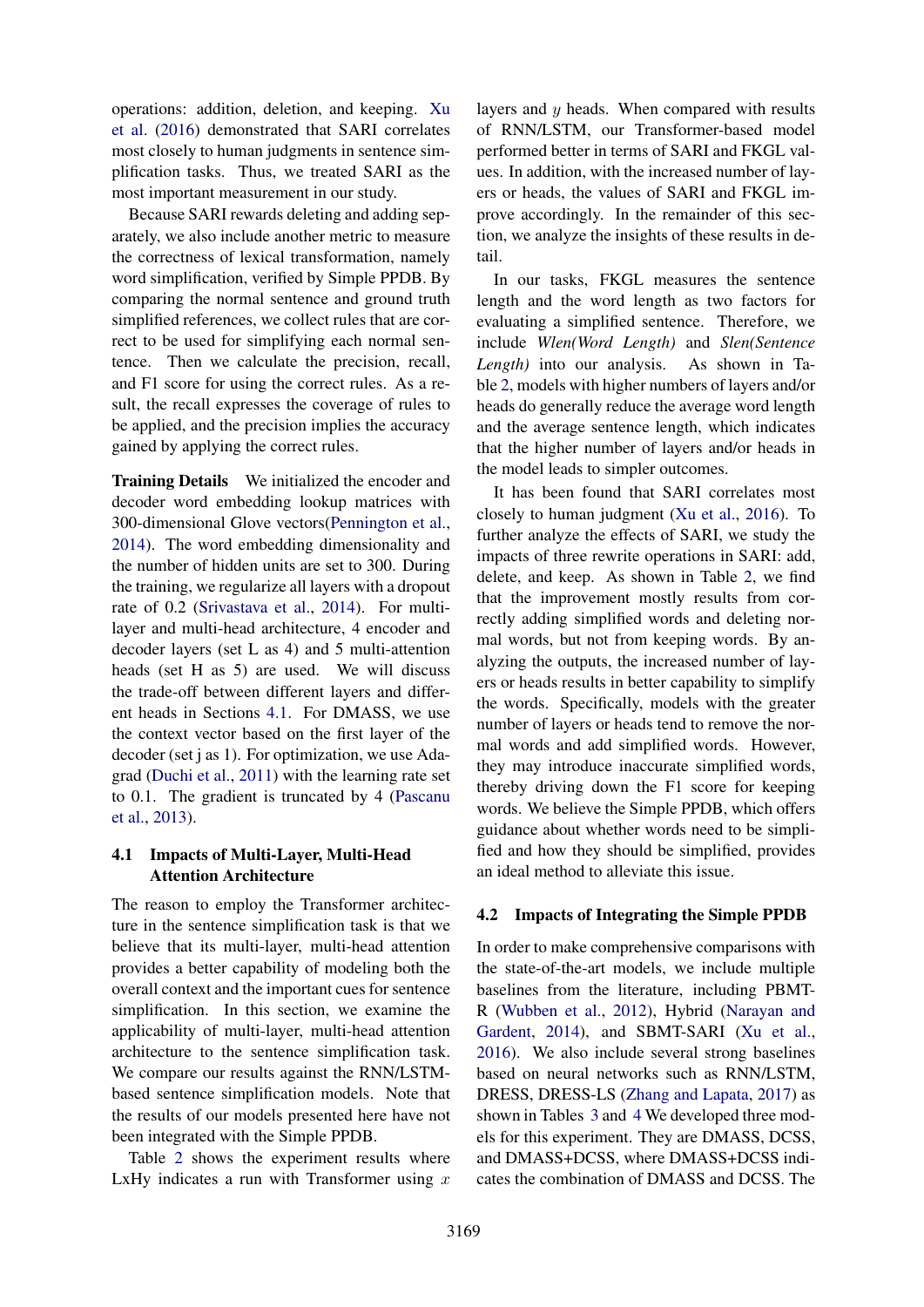| Model              | <b>FKGL</b> |      | Factors in FKGL | <b>SARI</b> |      | F1 for operations in FKGL |       |  |
|--------------------|-------------|------|-----------------|-------------|------|---------------------------|-------|--|
|                    |             | WLen | <b>SLen</b>     |             | Add  | Delete                    | Keep  |  |
| <b>RNN/LSTM</b>    | 8.67        | 1.34 | 21.68           | 35.66       | 3.00 | 28.95                     | 75.03 |  |
| Transformer (L1H5) | 8.59        | 1.34 | 21.39           | 35.88       | 2.69 | 30.46                     | 74.50 |  |
| Transformer (L2H5) | 8.11        | 1.33 | 20.52           | 36.88       | 3.48 | 33.26                     | 73.91 |  |
| Transformer (L3H5) | 7.71        | 1.32 | 19.77           | 38.02       | 4.14 | 37.41                     | 72.51 |  |
| Transformer (L4H1) | 7.49        | 1.31 | 19.41           | 37.88       | 4.05 | 37.35                     | 72.23 |  |
| Transformer (L4H2) | 7.40        | 1.31 | 19.19           | 38.35       | 4.58 | 39.77                     | 70.70 |  |
| Transformer (L4H5) | 7.22        | 1.30 | 19.00           | 38.84       | 4.78 | 41.19                     | 70.53 |  |

<span id="page-6-0"></span>Table 2: Comparison of transformers with different layers and heads of attention on Turk dataset

| Model                           | <b>FKGL</b> | Factors in FKGL |             | <b>SARI</b> | F1 for operations of SARI |        |       | <b>Rule Utilization</b> |        |       |
|---------------------------------|-------------|-----------------|-------------|-------------|---------------------------|--------|-------|-------------------------|--------|-------|
|                                 |             | WLen            | <b>SLen</b> |             | Add                       | Delete | Keep  | Prec                    | Recall | F1    |
| PBMT-R                          | 8.35        | 1.30            | 22.08       | 38.56       | 5.73                      | 36.93  | 73.02 | 14.60                   | 22.29  | 15.01 |
| Hybrid                          | 4.71        | 1.28            | 13.38       | 31.40       | 5.49                      | 45.48  | 46.86 | 10.62                   | 7.61   | 7.62  |
| <b>SBMT-SARI</b>                | 7.49        | 1.18            | 23.50       | 39.96       | 5.97                      | 41.43  | 72.51 | 13.30                   | 28.96  | 15.77 |
| <b>RNN/LSTM</b>                 | 8.67        | 1.34            | 21.68       | 35.66       | 3.00                      | 28.95  | 75.03 | 13.67                   | 14.83  | 11.65 |
| <b>DRESS</b>                    | 6.80        | 1.34            | 16.55       | 37.08       | 2.94                      | 43.14  | 65.16 | 13.06                   | 12.50  | 10.77 |
| <b>DRESS-LS</b>                 | 6.92        | 1.35            | 16.76       | 37.27       | 2.82                      | 42.21  | 66.78 | 12.40                   | 11.36  | 9.83  |
| <b>DMASS</b>                    | 7.41        | 1.29            | 20.00       | 39.81       | 5.04                      | 41.94  | 72.46 | 17.97                   | 25.54  | 18.12 |
| <b>DCSS</b>                     | 7.34        | 1.31            | 19.30       | 39.26       | 5.29                      | 41.24  | 71.26 | 13.14                   | 21.30  | 13.87 |
| DMASS+DCSS                      | 7.18        | 1.27            | 20.10       | 40.42       | 5.48                      | 45.55  | 70.22 | 16.25                   | 30.42  | 18.98 |
| $DMASS_{beam=4}$                | 8.20        | 1.30            | 21.66       | 39.16       | 4.90                      | 38.41  | 74.18 | 18.53                   | 25.46  | 18.40 |
| $DCSS_{beam=4}$                 | 7.97        | 1.32            | 20.56       | 39.11       | 5.10                      | 38.87  | 73.36 | 14.36                   | 20.96  | 14.48 |
| $DMASS + DCSS_{beam=4}$         | 7.93        | 1.28            | 21.49       | 40.34       | 5.73                      | 42.55  | 72.74 | 18.55                   | 31.56  | 20.81 |
| $\overline{\rm DMASS}_{beam=8}$ | 8.23        | 1.30            | 21.68       | 39.15       | 4.95                      | 37.80  | 74.69 | 18.44                   | 25.34  | 18.32 |
| $DCSS_{beam=8}$                 | 7.97        | 1.32            | 20.56       | 39.11       | 5.10                      | 38.87  | 73.36 | 14.37                   | 20.96  | 14.80 |
| $DMASS + DCSS_{beam = 8}$       | 8.04        | 1.29            | 21.64       | 40.45       | 5.72                      | 42.23  | 73.41 | 19.46                   | 31.99  | 21.51 |

<span id="page-6-1"></span>Table 3: Performance of baselines and proposed models on the Turk dataset.

| Model                     | <b>FKGL</b> | Factors in FKGL |             | <b>SARI</b> | F1 for operations of SARI |        |       | <b>Rule Utilization</b> |        |       |
|---------------------------|-------------|-----------------|-------------|-------------|---------------------------|--------|-------|-------------------------|--------|-------|
|                           |             | WLen            | <b>SLen</b> |             | Add                       | Delete | Keep  | Prec                    | Recall | F1    |
| <b>RNN/LSTM</b>           | 6.09        | 1.22            | 18.67       | 21.09       | 11.10                     | 38.78  | 13.39 | 12.62                   | 22.63  | 14.68 |
| <b>DRESS</b>              | 4.96        | 1.23            | 15.27       | 25.70       | 10.65                     | 52.59  | 13.86 | 12.56                   | 17.88  | 13.28 |
| <b>DRESS-LS</b>           | 5.07        | 1.24            | 15.47       | 24.91       | 11.21                     | 49.74  | 13.76 | 12.61                   | 17.50  | 13.42 |
| <b>DMASS</b>              | 5.38        | 1.20            | 17.47       | 25.41       | 11.88                     | 50.39  | 13.97 | 16.32                   | 34.79  | 20.00 |
| <b>DCSS</b>               | 5.64        | 1.22            | 17.58       | 24.31       | 13.52                     | 45.60  | 13.81 | 15.20                   | 30.38  | 18.39 |
| DMASS+DCSS                | 5.17        | 1.18            | 17.60       | 27.28       | 11.56                     | 56.10  | 14.19 | 15.98                   | 40.64  | 20.98 |
| $DMASS_{beam=4}$          | 5.64        | 1.21            | 17.79       | 24.09       | 13.96                     | 44.47  | 13.85 | 17.40                   | 35.97  | 21.37 |
| $DCSS_{beam=4}$           | 5.80        | 1.22            | 17.85       | 23.28       | 15.28                     | 40.76  | 13.81 | 16.77                   | 31.81  | 20.06 |
| $DMASS + DCSS_{beam=4}$   | 5.42        | 1.19            | 17.81       | 26.39       | 13.92                     | 51.13  | 14.13 | 18.71                   | 43.36  | 24.23 |
| $DMASS_{beam=8}$          | 5.68        | 1.21            | 17.83       | 23.95       | 14.25                     | 43.74  | 13.86 | 17.69                   | 36.37  | 21.74 |
| $DCSS_{beam=8}$           | 5.77        | 1.22            | 17.76       | 23.18       | 15.65                     | 40.08  | 13.82 | 17.18                   | 32.18  | 20.50 |
| $DMASS + DCSS_{beam = 8}$ | 5.43        | 1.19            | 17.83       | 26.29       | 14.08                     | 50.62  | 14.17 | 18.89                   | 43.54  | 24.47 |

<span id="page-6-2"></span>Table 4: Performance of baselines and proposed models on the Newsela dataset.

subscript *beam* indicates the size of beam search.

Results with FKGL Metric As shown in Tables [3](#page-6-1) and [4,](#page-6-2) Hybrid achieves the lowest (thus the best) FKGL score, and DRESS and DRESS-LS have the second best FKGL scores. All the other models including ours do not perform as well as these two. But FKGL measures the simplicity of a sentence without considering the ground truth simplification references, so high FKGL may be at the cost of losing information and readability.

To further analyze the FKGL results, we exam-

ine the average sentence length and word length of the outcomes of the models and they are listed as WLen (Word Length) and SLen (Sentence Length) in Tables [3](#page-6-1) and [4.](#page-6-2) Hybrid, DRESS, and DRESS-LS are good at generating shorter sentences, but they are not as good at choosing shorter words. In contrast, SBMT-SARI, DCSS, and DMASS all generate shorter words. Therefore, we believe that, by optimizing language model as a goal for the reinforcement learning, DRESS and DRESS-LS are tuned to simplify sentences by shortening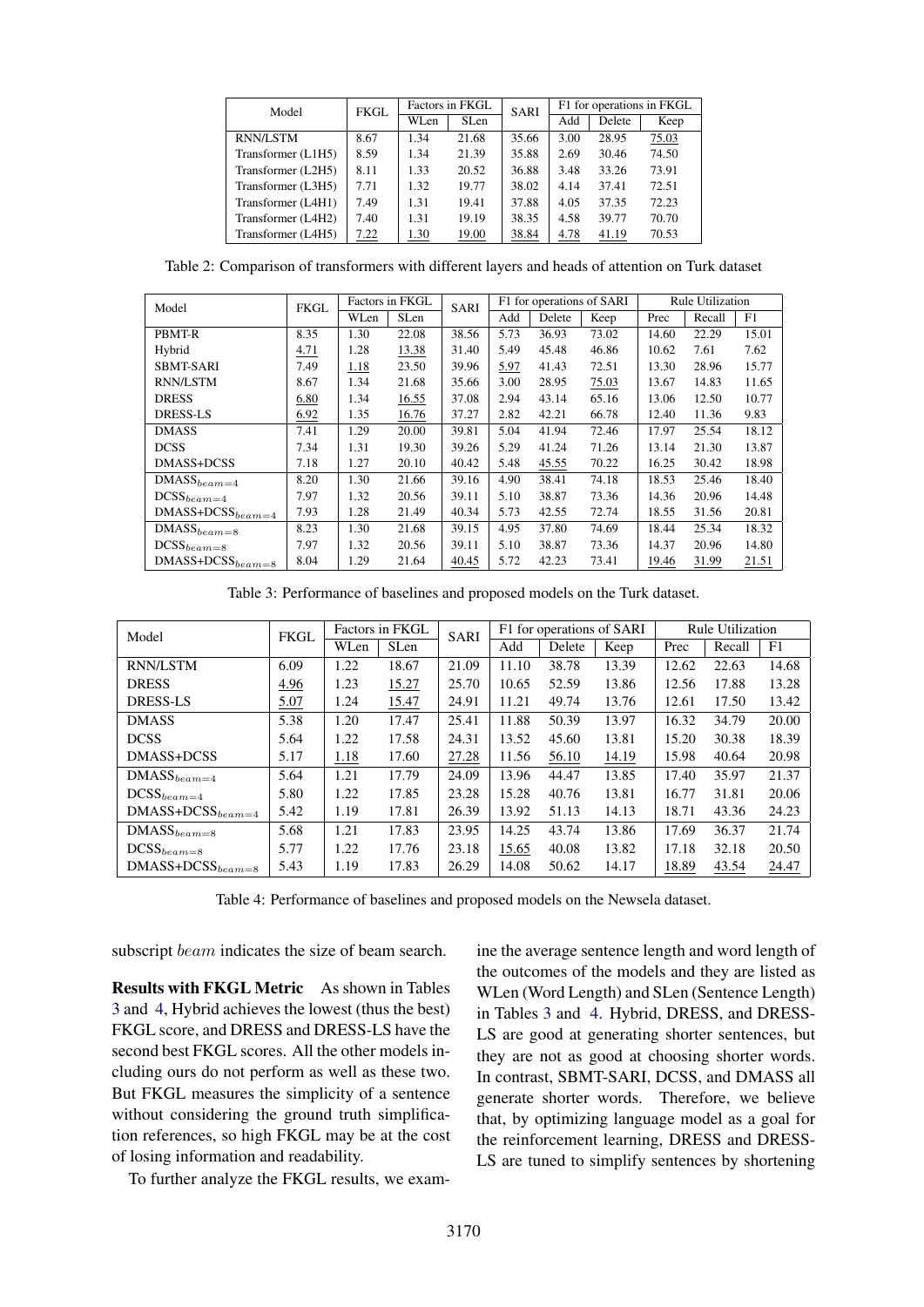the sentence lengths. In contrast, with the help of an integrated external knowledge base, SBMT-SARI and our models have more capability to generate shorter words in order to simplify sentences. Therefore, these two sets of models complete sentence simplification tasks via different routes, and perhaps there should be an exploration of combining these two routes for even more successful sentence simplification.

Another interesting finding is that the larger beam search size increases average word length slightly. This is because the larger beam search size mitigates the issue of the inaccurate simplification so that fewer words are simplified. To measure the correctness of simplification, we analyze the SARI metric and Rule Utilization.

Results with SARI Metric SARI is the most reliable metric for the sentence simplification task [\(Xu et al.,](#page-9-4) [2016\)](#page-9-4), therefore we would like to present more detailed discussion regarding the SARI results. As shown in Tables [3](#page-6-1) and [4,](#page-6-2) DMASS+DCSS achieves the best SARI score, which demonstrates the effectiveness of integrating the knowledge base Simple PPDB for sentence simplification.

To further examine the impacts of the F1 scores for three operations in calculating the SARI scores, as shown in Tables [3](#page-6-1) and [4,](#page-6-2) DMASS+DCSS, as well as other models with high SARI performance benefit greatly by correctly adding and deleting words. We believe these benefits mostly result from the integration with the knowledge base, which provides reliable guidance about which words to modify. SBMT-SARI, which represents a previous state-of-the-art model that also integrates with knowledge bases, performs best in correctly adding new words but performs inferiorly in deleting/keeping words. By analyzing the outputs, SBMT-SARI acts aggressively to simplify as many words as possible. But it also results in incorrect simplification. DRESS and DRESS-LS are inclined to generate the shorter sentence, which leads to high F1 scores for deleting words, but it lags behind other models in adding/keeping words.

DMASS leverages an additional memory component to maintain the simplification rules; DCSS uses internal memory to store those rules. A large number of simplification rules might confuse the model with limited internal memory. This might be the reason why DMASS works better

than DCSS. By taking a two-way advantage of both models, DMASS+DCSS takes a two-fisted approach to store the simplification rules in both additional and internal memory. As a result, DMASS+DCSS achieves the best performance in SARI.

Results with Rule Utilization In this section, we evaluate the models' capabilities for word transformation. The majority of previous approaches, except for the SBMT-SARI, perform poorly in recall. We believe the knowledge base Simple PPDB will reduce uncertainty in the word selection.

As before, SBMT-SARI acts aggressively to simplify every word in the sentence. Such an aggressive action leads to relatively high performance in recall. However, it does not achieve a strong performance in precision. DMASS performs better in terms of rule utilization as compared to DCSS by leveraging an additional memory. DMASS+DCSS takes advantage of both approaches that store the simplification rules in additional and internal memory. This combined model is guaranteed to apply more accurate rules.

As compared to the loose relationship between SARI and beam search size, we find that that beam search size correlates strongly with the performance in rule utilization. Thus, we believe larger beam search size contributes to good coverage of rules to be applied as well as accuracy in applying rules.

# 5 Conclusion

In this paper, we propose two innovative approaches for sentence simplification based on neural networks. Both approaches are based on multilayer and multi-head attention architecture and integrated with the Simple PPDB, an external sentence simplification knowledge base, in different ways. By conducting a set of experiments, we demonstrate that the proposed models perform better than existing methods and achieve new state-of-the-art in sentence simplification. Our experiments firstly prove that the multi-layer and multi-head attention architecture has an excellent capability to understand the text by accurately selecting specific words in a normal sentence and then choosing right simplified words. Secondly, by integrating with the knowledge base, our models outperform multiple state-of-the-art baselines for sentence simplification. Compared to previous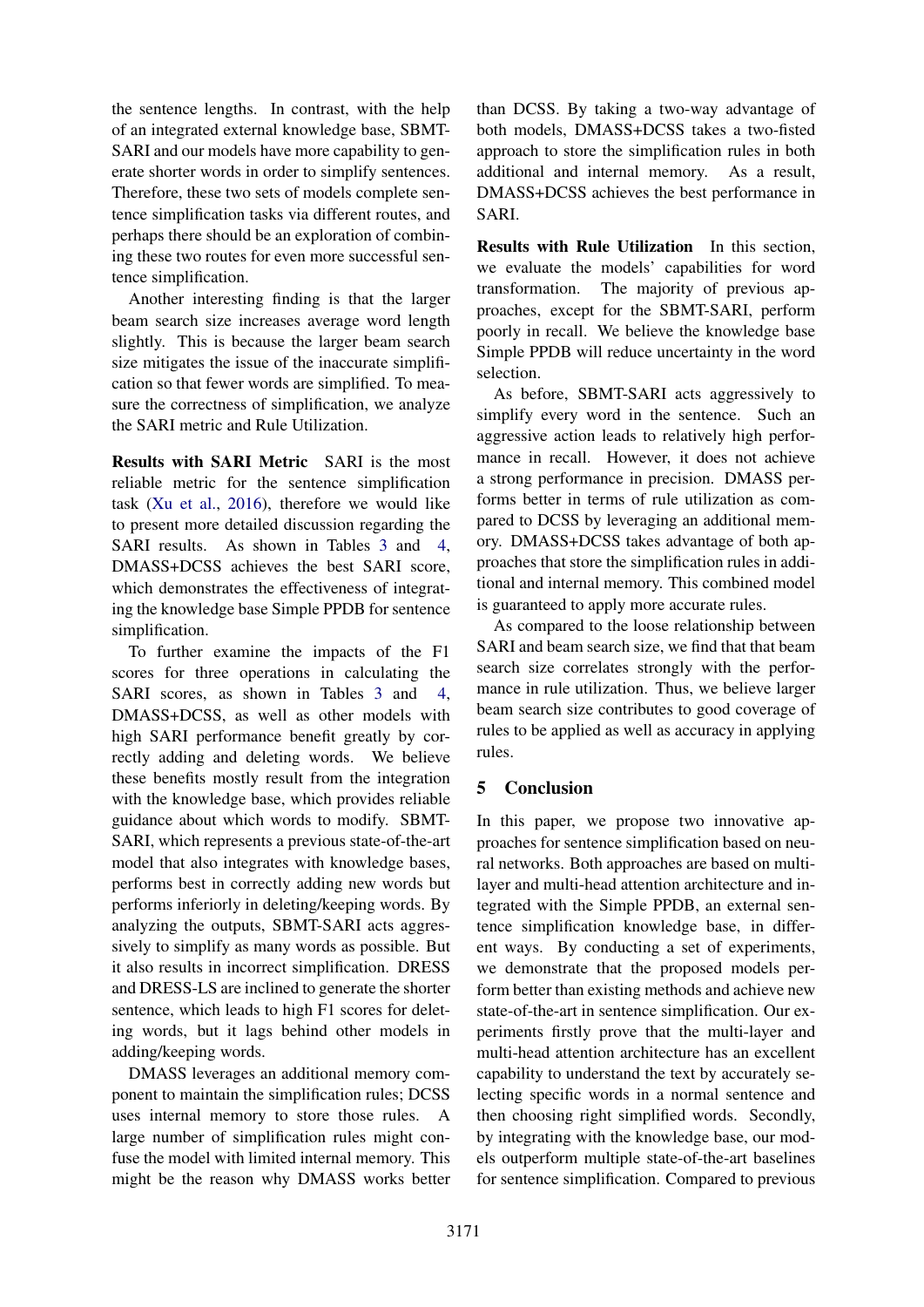models which integrated with the knowledge base, our models, especially, DMASS+DCSS, provide both good coverage of rules to be applied and accuracy in applying the correct rules. In future, we would like to investigate deeper into the different effects of additional memory and internal memory.

# 6 Acknowledge

This research was supported in part by the University of Pittsburgh Center for Research Computing through the resources provided. The research is funded in part by grants the National Institute on Disability, Independent Living, and Rehabilitation Research (NIDILRR) #90RE5018 and #90DP0064, and by Pittsburgh Health Data Alliance's "CARE" Project.

# References

- <span id="page-8-2"></span>John A Carroll, Guido Minnen, Darren Pearce, Yvonne Canning, Siobhan Devlin, and John Tait. 1999. Simplifying text for language-impaired readers. In *EACL*, pages 269–270.
- <span id="page-8-7"></span>Michał Daniluk, Tim Rocktäschel, Johannes Welbl, and Sebastian Riedel. 2017. Frustratingly short attention spans in neural language modeling. *arXiv preprint arXiv:1702.04521*.
- <span id="page-8-17"></span>John Duchi, Elad Hazan, and Yoram Singer. 2011. Adaptive subgradient methods for online learning and stochastic optimization. *Journal of Machine Learning Research*, 12(Jul):2121–2159.
- <span id="page-8-3"></span>Yang Feng, Shiyue Zhang, Andi Zhang, Dong Wang, and Andrew Abel. 2017. Memoryaugmented neural machine translation. *arXiv preprint arXiv:1708.02005*.
- <span id="page-8-12"></span>Juri Ganitkevitch, Benjamin Van Durme, and Chris Ppdb: The paraphrase database. In *HLT-NAACL*, pages 758–764.
- <span id="page-8-8"></span>Edouard Grave, Armand Joulin, and Nicolas Usunier. 2016. Improving neural language models with a continuous cache. *arXiv preprint arXiv:1612.04426*.
- <span id="page-8-13"></span>David Kauchak. 2013. Improving text simplification language modeling using unsimplified text data. In *ACL (1)*, pages 1537–1546.
- <span id="page-8-14"></span>J Peter Kincaid, Robert P Fishburne Jr, Richard L Rogers, and Brad S Chissom. 1975. Derivation of new readability formulas (automated readability index, fog count and flesch reading ease formula) for navy enlisted personnel. Technical report, Naval Technical Training Command Millington TN Research Branch.
- <span id="page-8-9"></span>Alexander Miller, Adam Fisch, Jesse Dodge, Amir-Hossein Karimi, Antoine Bordes, and Jason Weston. 2016. Key-value memory networks for directly reading documents. *arXiv preprint arXiv:1606.03126*.
- <span id="page-8-6"></span>Shashi Narayan and Claire Gardent. 2014. Hybrid simplification using deep semantics and machine translation. In *the 52nd Annual Meeting of the Association for Computational Linguistics*, pages 435–445.
- <span id="page-8-18"></span>Razvan Pascanu, Tomas Mikolov, and Yoshua Bengio. 2013. On the difficulty of training recurrent neural networks. In *International Conference on Machine Learning*, pages 1310–1318.
- <span id="page-8-11"></span>Ellie Pavlick and Chris Callison-Burch. 2016. Simple ppdb: A paraphrase database for simplification. In *The 54th Annual Meeting of the Association for Computational Linguistics*, page 143.
- <span id="page-8-15"></span>Jeffrey Pennington, Richard Socher, and Christopher Manning. 2014. Glove: Global vectors for word representation. In *Proceedings of the 2014 conference on empirical methods in natural language processing (EMNLP)*, pages 1532–1543.
- <span id="page-8-1"></span>Luz Rello, Clara Bayarri, Azuki Gòrriz, Ricardo Baeza-Yates, Saurabh Gupta, Gaurang Kanvinde, Horacio Saggion, Stefan Bott, Roberto Carlini, and Vasile Topac. 2013. Dyswebxia 2.0!: more accessible text for people with dyslexia. In *Proceedings of the 10th International Cross-Disciplinary Conference on Web Accessibility*, page 25. ACM.
- <span id="page-8-16"></span>Nitish Srivastava, Geoffrey E Hinton, Alex Krizhevsky, Ilya Sutskever, and Ruslan Salakhutdinov. 2014. Dropout: a simple way to prevent neural networks from overfitting. *Journal of machine learning research*, 15(1):1929–1958.
- <span id="page-8-10"></span>Zhaopeng Tu, Yang Liu, Shuming Shi, and Tong Zhang. 2017. Learning to remember translation history with a continuous cache. *arXiv preprint arXiv:1711.09367*.
- <span id="page-8-4"></span>Ashish Vaswani, Noam Shazeer, Niki Parmar, Jakob Uszkoreit, Llion Jones, Aidan N Gomez, Lukasz Kaiser, and Illia Polosukhin. 2017. Attention is all you need. *arXiv preprint arXiv:1706.03762*.
- <span id="page-8-0"></span>Willian Massami Watanabe, Arnaldo Candido Junior, Vinícius Rodriguez Uzêda, Renata Pontin de Mattos Fortes, Thiago Alexandre Salgueiro Pardo, and Sandra Maria Aluísio. 2009. Facilita: reading assistance for low-literacy readers. In *Proceedings of the 27th ACM international conference on Design of communication*, pages 29–36. ACM.
- <span id="page-8-5"></span>Kristian Woodsend and Mirella Lapata. 2011. Learning to simplify sentences with quasi-synchronous grammar and integer programming. In *Proceedings of the conference on empirical methods in natural language processing*, pages 409–420. Association for Computational Linguistics.